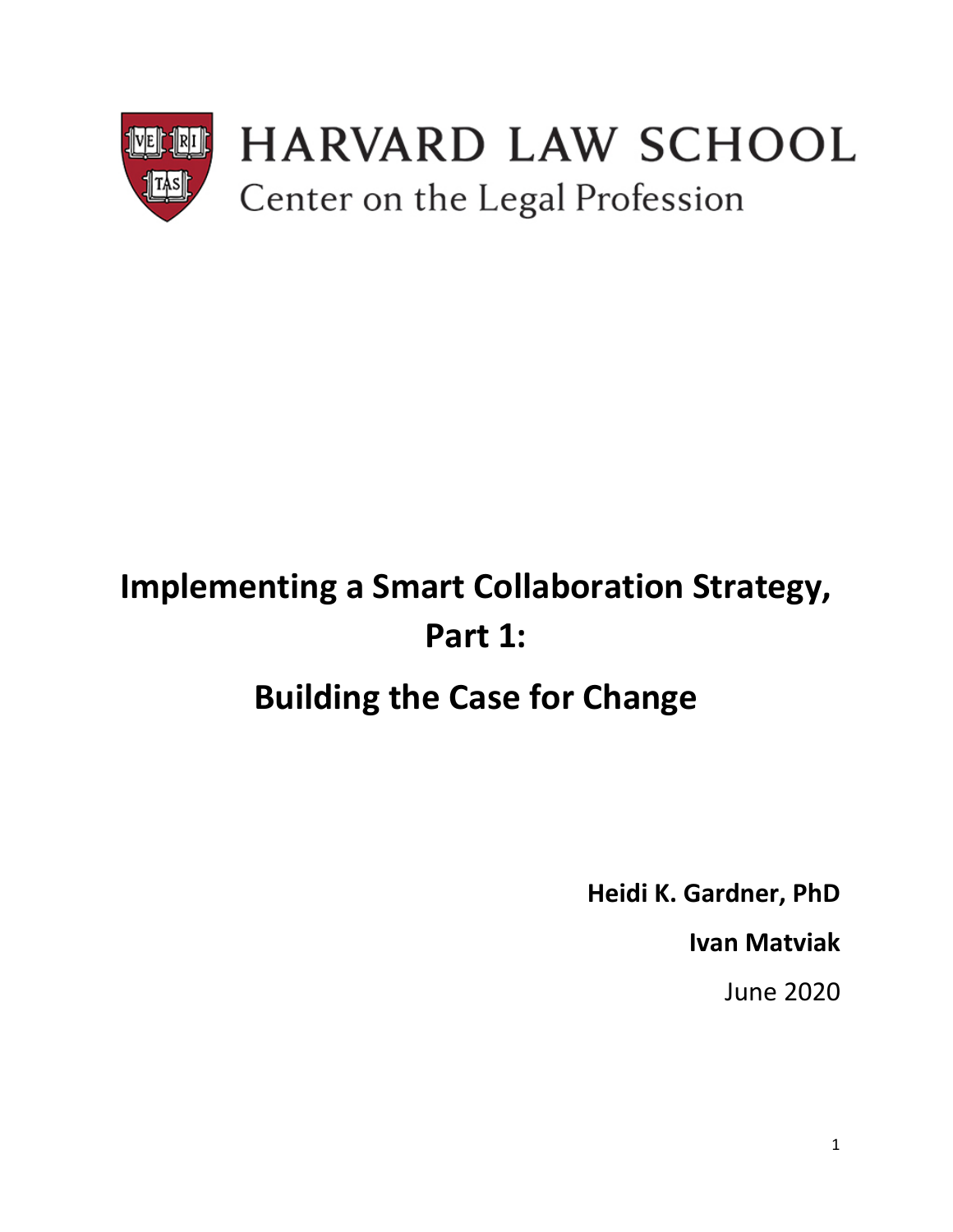## **Implementing a Smart Collaboration strategy**

By now, most law firm leaders have gotten the message: they can better meet—and exceed—their clients' expectations when their partners collaborate across organizational silos to provide more holistic, tailored, joined-up advice. Clients demand that their external counsel not only to help solve strictly legal problems, but also add value by delivering holistic and contextualized solutions to the wider business problems. Ideally, outside lawyers will anticipate clients' *potential* problems, and use their perspectives from across client matters to proactively surface issues and lead the client toward solutions. This type of superior client requires teams of lawyers to integrate their expertise across disciplines and geographic divides. We call it 'Smart Collaboration.'

Although many firm leaders have intuitively recognized the power of collaboration for improving client service—and consequently, profitability—our research at Harvard University over the last decade has substantiated those beliefs with the hard evidence law firm leaders need to convince their powerful partners to incorporate collaboration into their firm's strategy. Using robust analytics on millions of data (such as timesheet, personnel and financial records) from dozens of professional service firms, we have empirically demonstrated that firms engaging in Smart Collaboration boost revenues and profits and increase client satisfaction and loyalty.<sup>i</sup>

Our research, consistent with other scholarship in related areas, shows that firms engaging in Smart Collaboration are far better at attracting, engaging and retaining top talent. For example, our research uncovered a structured approach that law firms can use to improve the success rate in integrating laterally hired partners. By rapidly engaging the new partner in

2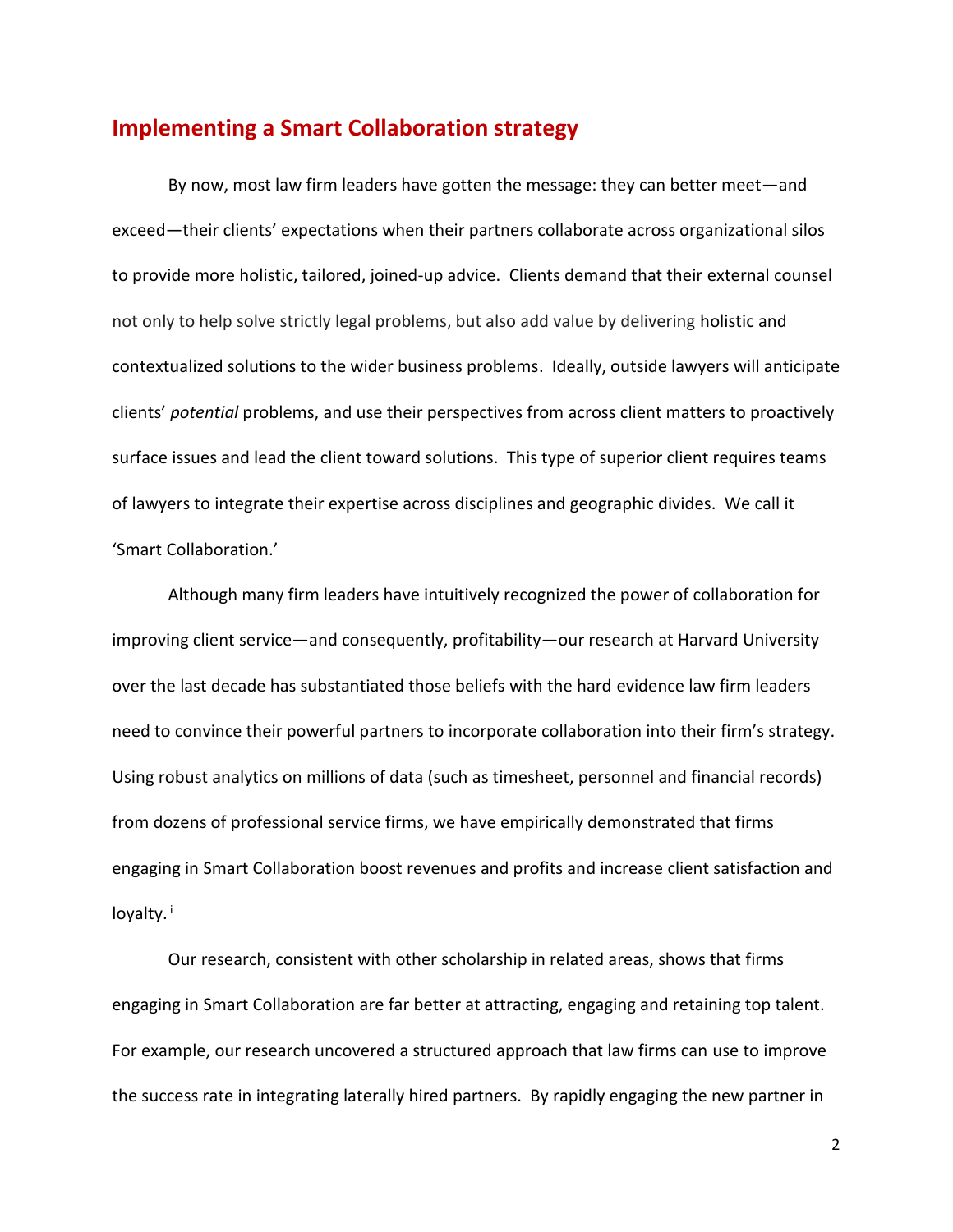collaborative opportunities with their colleagues, and holding the hiring partner accountable for the newcomer's integration, firms benefit from remarkably better success rates than firms where the lateral hiring process fails to focus on collaboration.<sup>ii</sup> Increasingly, research also clearly links collaboration with personal health and wellbeing.<sup>iii</sup>

By our estimation, more than 70 percent of forward-thinking law firms have now incorporated collaboration as a core pillar of their strategy.<sup>1</sup> The major question on the table: *how to implement a strategy of Smart Collaboration.* A strategy only works if it is put into practice.<sup>iv</sup>

This white paper series lays out a research-based, practical approach for law firms to turn their collaboration strategy into a living, breathing part of daily life. Given most firms' culture of high autonomy and decentralization, leaders need to drive it both from the top-down and bottom-up. Implementing Smart Collaboration requires a clear-eyed view of the current state of collaboration, and then targeted approaches to strategy implementation. In this paper, **Part 1** of the series, we outline the diagnostic phase which helps identify current collaboration barriers and bright-spots, and provides guide-posts for future areas of focus. Galvanizing the organization around collaboration requires a bottom-up ground swell of support.

## **The need for an objective diagnostic phase**

l

Even when partners accept the importance of a strategy entailing Smart Collaboration, their intellectual buy-in often fails to translate into behavioral change. **Many leaders have a set** 

 $1$  Not all firms use the term 'collaboration.' Some instead mention 'cross-selling'—which is unfortunate terminology because many clients and partners despise crass, self-serving, up-selling. For more on this distinction, see Smart Collaboration: How Professionals and Their Firms Succeed by Breaking Down Silos, Dr. Heidi K. Gardner, Harvard Business Press, 2017; Making Multidisciplinary Practices work, David Maister, 2005 [\(https://davidmaister.com/articles/making-multidisciplinary-practices-work](about:blank) accessed on 4/2/2020)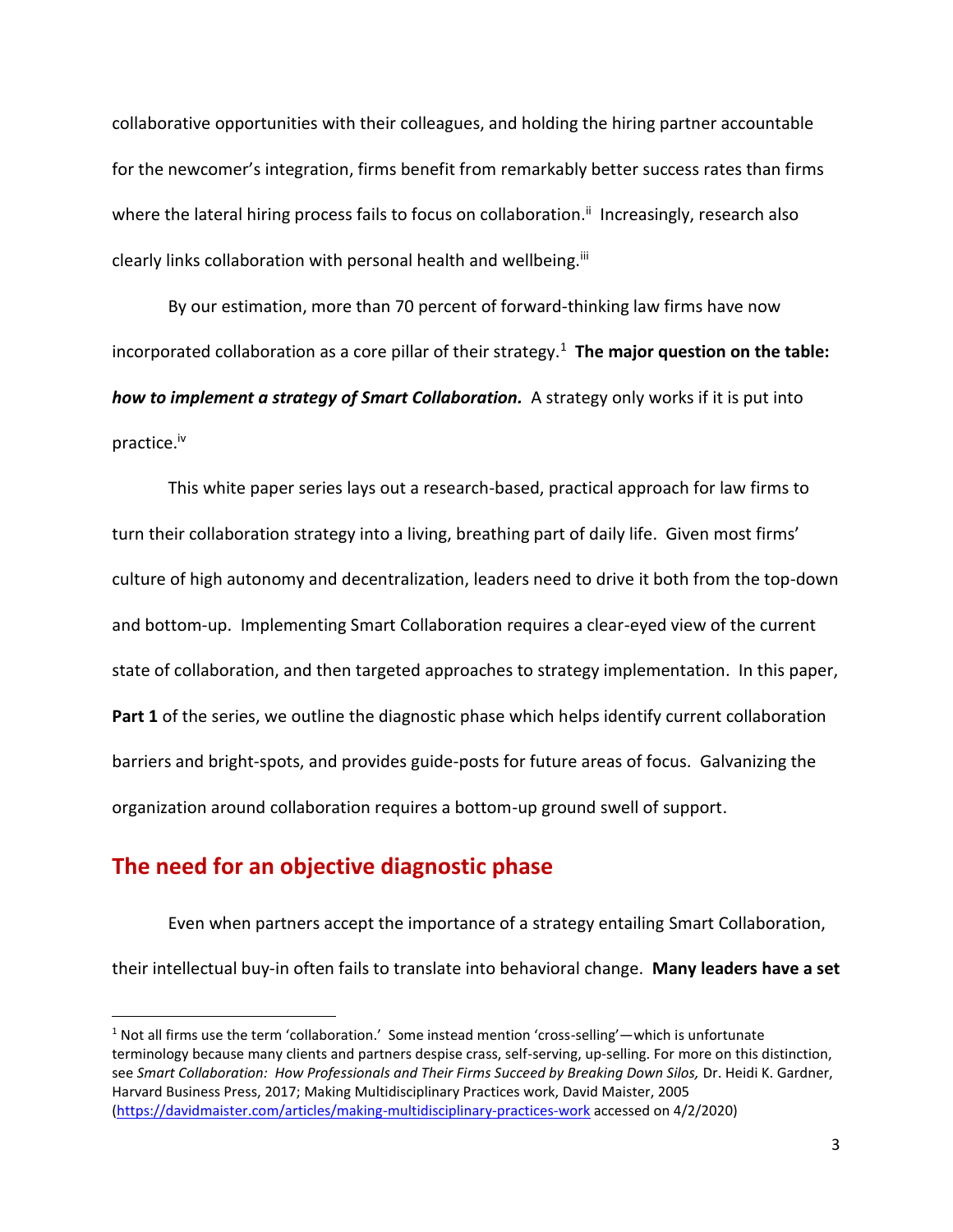**of hypotheses or assumptions about what holds the firm back. When we conduct research inside firms, however, we often find that leaders' views are only partially supported by the data.**

Why are leaders' views disconnected from others'? One reason is that leaders' views are biased, merely because of their position; research in social psychology backs up the oftobserved situation whereby people's views change when they attain greater power.<sup>v</sup> Beyond the mere perceptions, though, leaders' experience of collaboration is often genuinely different from others in the organization for a few reasons. First, leaders often are long-tenured in that firm, meaning that they have had ample time to build broad-reaching, productive networks of colleagues inside the firm. Second, they were presumably elected because people trust them; as we see below, trust is a critical foundation for collaboration. Finally, few people say "no" to a leader's request for help. All in all, people at the top actually do face fewer collaboration obstacles—the distortion between their views and others' views of collaboration is not merely one of perception. Nonetheless, getting a clear-eyed view of the firm's true readiness for implementing a collaboration-related strategy is crucial for getting started on the right path.

An objective understanding of the firm's launching point for a new or modified strategy helps the firm's leaders to pinpoint how and where to spend their energy—and more importantly, how to direct others to do the same. Leaders must constantly reinforce that 'smart' collaboration is a means to a much larger end: providing holistic solutions to clients' complex issues. **If the partners feel that they are being asked simply to 'collaborate more,' then they are likely either to waste time and effort, or simply to ignore the mandate. A call for unfettered collaboration is irresponsible and counterproductive.**

4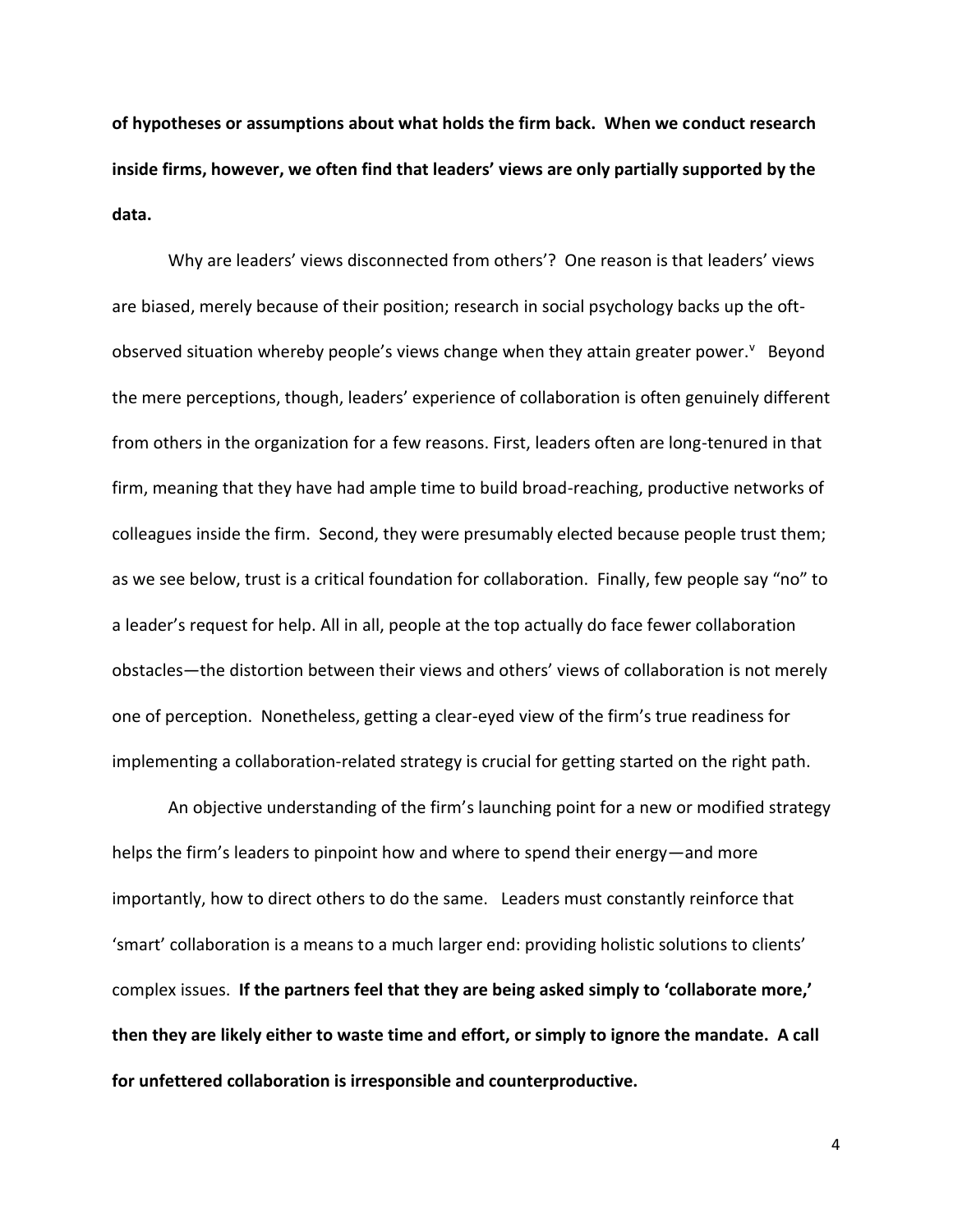This need to pinpoint specific intervention points requires leaders to conduct a thorough diagnostic phase before trying to implement a collaboration strategy. In our experience working across multiple law firms in North and South America, Europe, and Africa, we have found that this initial diagnostic phase sets up leaders for success in four ways:

- (1) helps them understand the perceived and actual barriers to collaboration, ensuring that they are focused on the issues that the full partnership sees as critical
- (2) identifies 'bright-spots' where collaboration already works well, providing examples which can be used as stories to help shape the collaborative culture
- (3) generates compelling evidence about the potential upside of making changes (ideally quantified in monetary terms), which is essential for motivating high-autonomy partners to even consider new ways of working, and
- (4) prioritizes actions based on both the anticipated upside (return on investment in financial terms, plus other benefits that are harder to quantify in the short term, such as morale) and the challenge of implementation (friction points that can hinder the capture of ROI)

## **Uncovering collaboration barriers and bright-spots**

This step aims to give leaders (1) a true understanding of the obstacles, including structural, cultural, and interpersonal issues that inhibit effective collaboration, and (2) a strong indication of "bright spots," which are concrete examples of how collaboration is already taking root in the firm. For leaders with a strong sense of urgency, it may be tempting to skip the latter step and get "right to the problem we need to fix." Instead, invest the necessary time to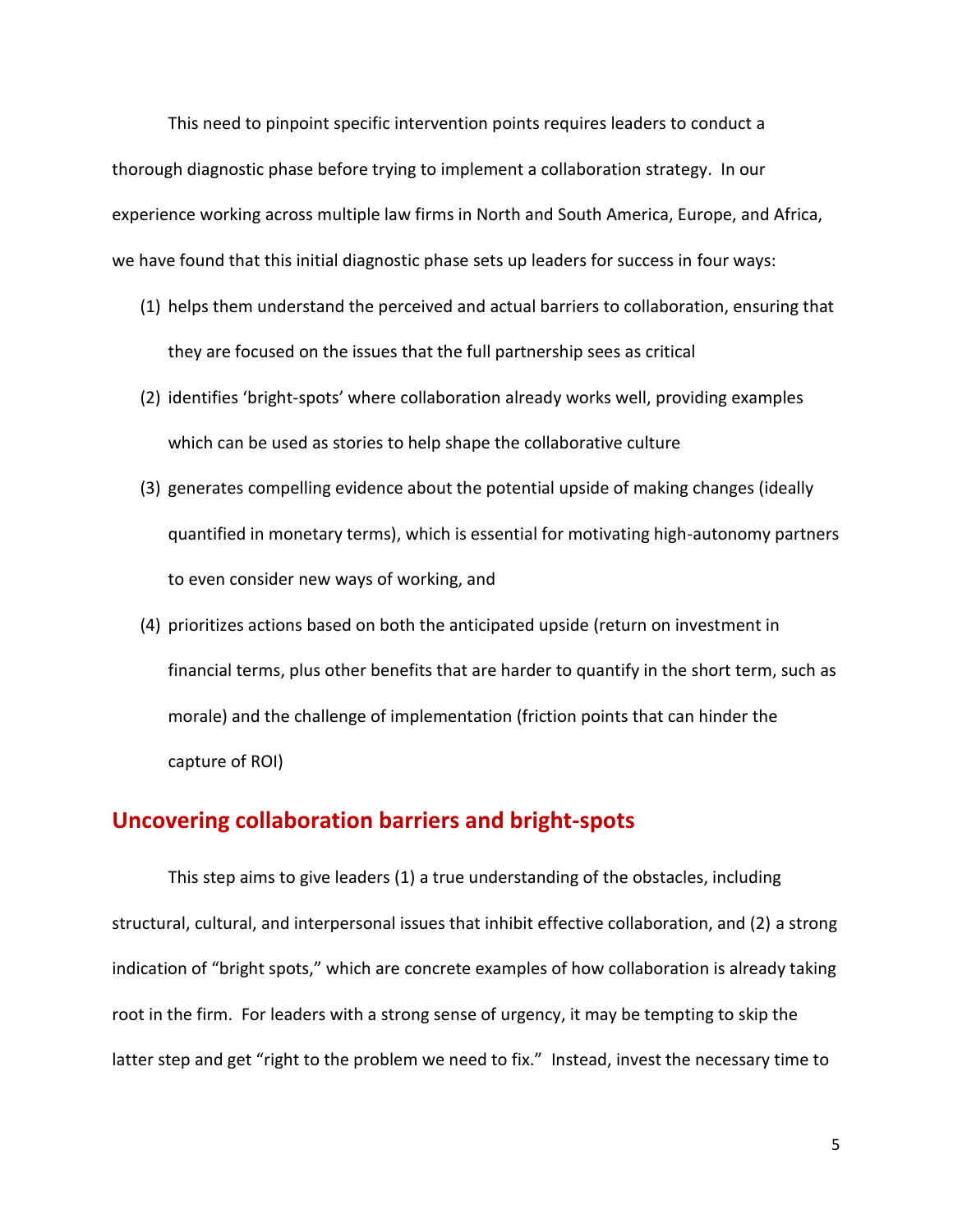collect these exemplar stories because they are critical in convincing skeptical partners that collaboration is already working well and producing results in their own firm.

Another watch-out: because this step uses qualitative research, many people believe it is as simple as merely asking a few questions (as in, "I'm brilliant at taking depositions; surely this is even easier"). Be aware that research methodology is actually a science, and common layperson mistakes can seriously bias your results. For example, research shows that asking a person to provide identifying information (e.g., gender) at the wrong place in a survey completely changes their responses—and even their ability to answer questions correctly.

#### **Diagnosing real and perceived barriers**

Identifying the barriers to collaboration requires a two-pronged approach. First, you

need broad-based inputs from across the entire partnership—not only to ensure that you are collecting and interpreting views from everyone, but also to build a sense of participation amongst the whole group of senior leaders. Research clearly shows that 'voice' is a critical element for helping people feel invested in a change effort.<sup>vi</sup> The way to access wide input is to use surveys

#### **Additional tips on survey research**

- Define what you mean by "collaboration" so that everyone is answering about the same phenomenon.
- Start the survey with a question about the **benefits** of collaboration before asking about barriers. A positive framing makes participants more likely to respond expansively in the rest of the survey.
- Do not limit the number of words for the free-text responses. Some respondents appreciate the opportunity to "vent" or otherwise explain their thinking.
- Assure anonymity. Avoid the temptation to ask identifying questions about a respondent's office, practice group, gender, etc. unless you have a **very strong hypothesis** that answers differ by group and the means to address barriers at that level.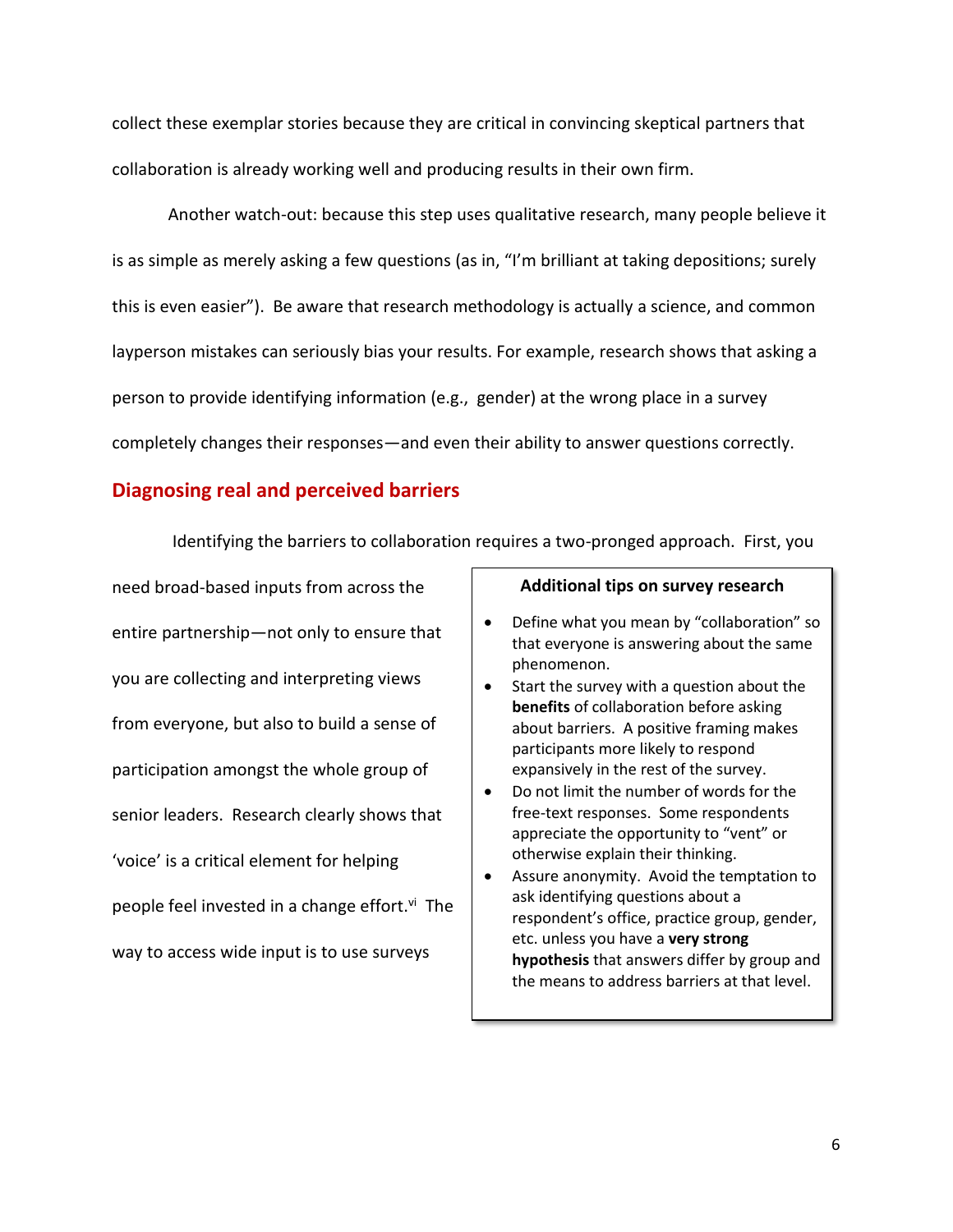that ask simple, *open-ended* questions about partners' perceived barriers to collaboration.

Ideally, a team trained in qualitative research methodology will analyze these free-text responses, separating discrete barriers that respondents had co-mingled, assigning each to a category. Multiple people should code each response to minimize interpreter bias, and check that inter-rater reliability is high; discuss differences to get a clearer, unified interpretation. Although labor-intensive, this method preserves the integrity of people's own words and avoids the 'demand bias' problem associated with multiple-choice surveys.<sup>vii</sup>

These are the typical barriers we have found in our work with firms:

- **Knowledge of the firm's offerings.** Since firms can vary in size and jurisdiction, it may be difficult to know who can do what, to what capacity, and with what resources. This barrier is especially prevalent in firms that have grown through mergers. It's also frequently cited as a barrier in large firms with dispersed offices, although it is remarkable how little awareness partners have of their colleagues' capabilities even in smaller firms.
- **Competence trust.** When collaborating, one needs faith in others' professionalism, skill set, and capabilities—not only technical legal skills, but also client handling ability such as responsiveness. The lack of strong trust presents a clear barrier. It shows up in quotes that may refer to "loss of quality control" or having to "prod and then being embarrassed by poor delivery." Again, this can be an issue for firms that have merged: a partner will think, "By definition, half the partners who joined from the 'other' firm are below average…but which ones?"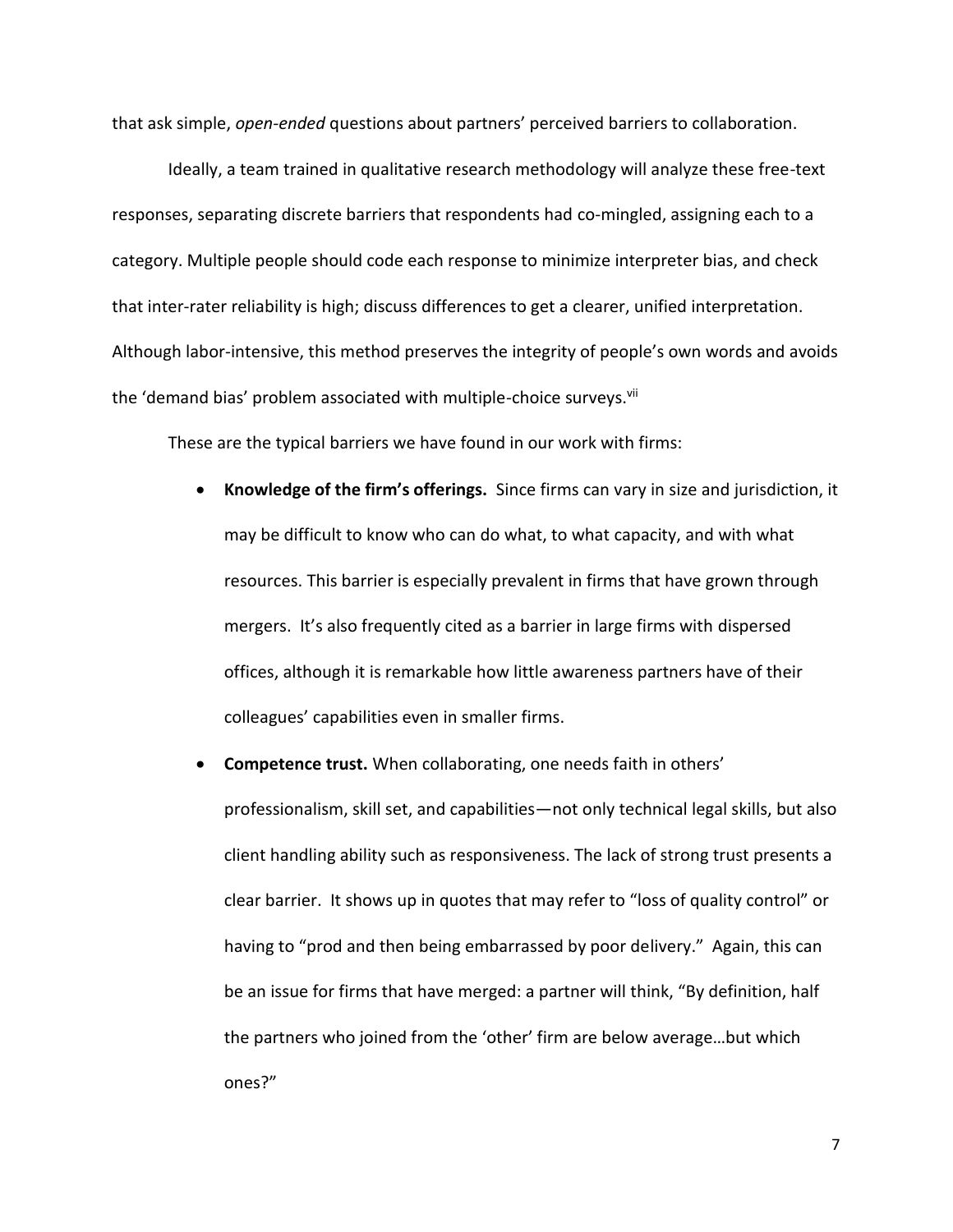- **Interpersonal trust.** Unlike competence trust, interpersonal trust pertains almost entirely to distrust in someone's character and intentions – rooted in previous observations or simply a lack of familiarity. Typically, partners who joined as lateral hires have been vetted extensively in terms of their ability, but their new colleagues will worry about their prowess in porting client relationships from one firm to another: "Are they going to steal *my* client next?"
- **Lack of time / inefficiency of collaboration**. The collaborative process can be logistically challenging due to different time zones and language or cultural barriers, for instance, and to the time required to explain the task to someone else. Every partner is undoubtedly busy: the real question is not whether they have time, but where they choose to spend it. We often see this barrier arise in firms where the structure (e.g., incentives) and leaders fail to hold people accountable for delivering on collaborative goals.
- **Incentives and KPIs**. Many partners report their firm's compensation and performance management structure as barriers to collaboration. And rightly so: no perfect compensation system exists because each one has both known tradeoffs and unintended consequences. Some, however, are more broken than others—especially the ones that rely strictly on formulaic calculations of individual outcomes. Viii
- **Selling skills and confidence**. Often times, it's best if partners can identify collaborative opportunities for their clients – picking up on different clues that may demonstrate additional client needs or broadening the scope of the initial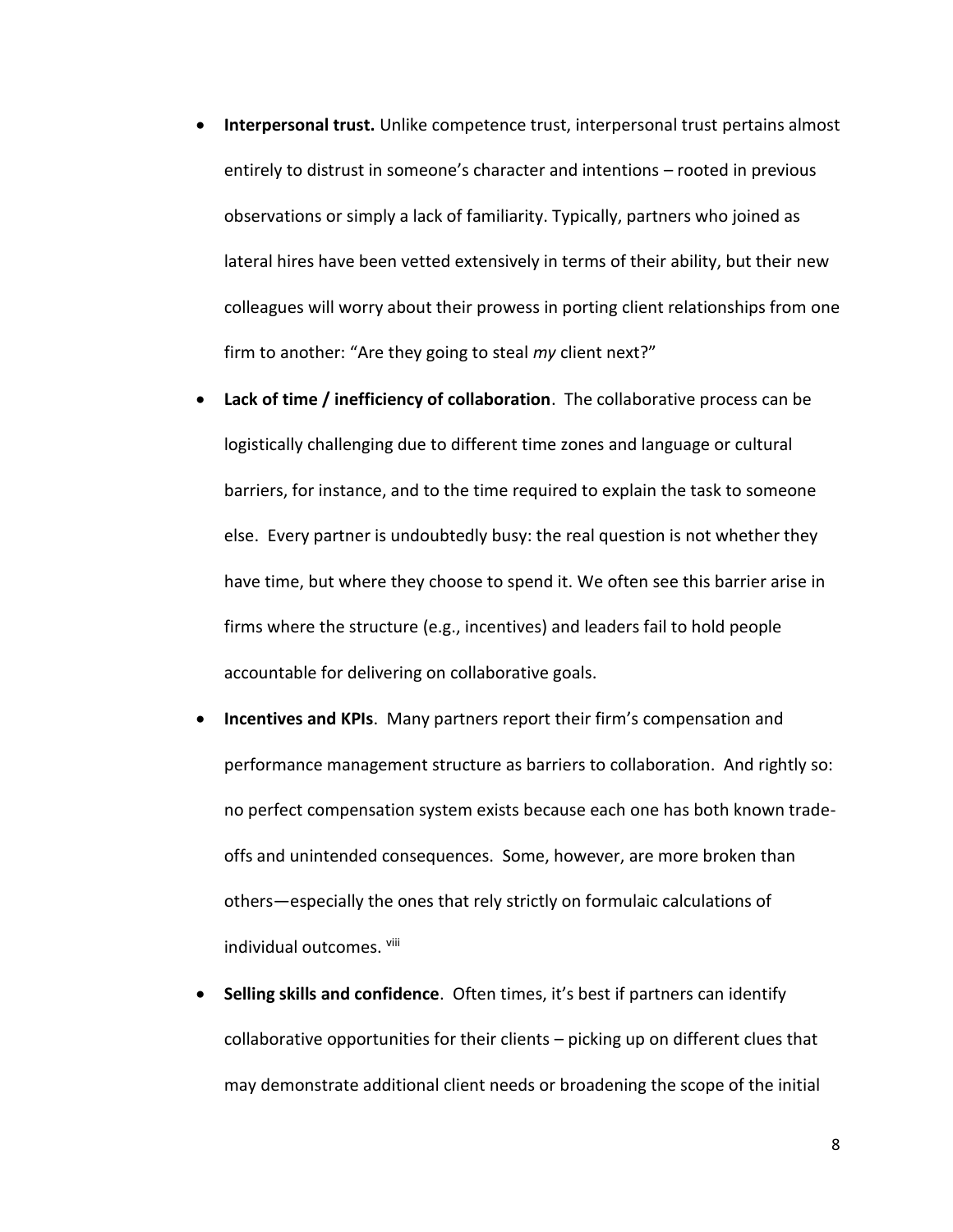pitch. This is the most under-reported barrier by partners: many do not recognize their deficiency, and even those that do are typically reluctant to admit it.

The second 'prong' of the barriers identification involves in-depth interviews and focus groups. After coding the data, quantify the relative frequency of mentioned barriers, and feed this information back to a range of participants. Test your understanding of the identified barriers by interviewing a select group of partners one-on-one. When selecting interviewees consider including thought leaders and opinion shapers; strategic selection of interviewees helps to build individual commitment to the project and organizational momentum.

We find it incredibly helpful to preserve some of the respondents' verbatim quotes to illuminate the barriers. In the focus groups and interviews, these examples often spark useful discussions about deeper issues that the respondents didn't write about in the survey. Using these quotes also allows you to explain to leaders more concretely what you have uncovered; leaders occasionally resist hearing about barriers, and the words directly from their partners help them to understand and open up to the fact that issues are festering.

#### **Generating 'bright-spot' stories**

Through the surveys, focus groups, and partner interviews you will have unearthed examples where collaboration is already working well. These stories provide signposts for the organization about what aspirational collaborative behavior looks like, and where it is already working to drive the business. As every anthropologist will tell you, stories are the backbone of culture; similarly in organizations, culture is created and spread through the sharing of real-life examples. The diagnostic phase allows you to take these stories and distill from them an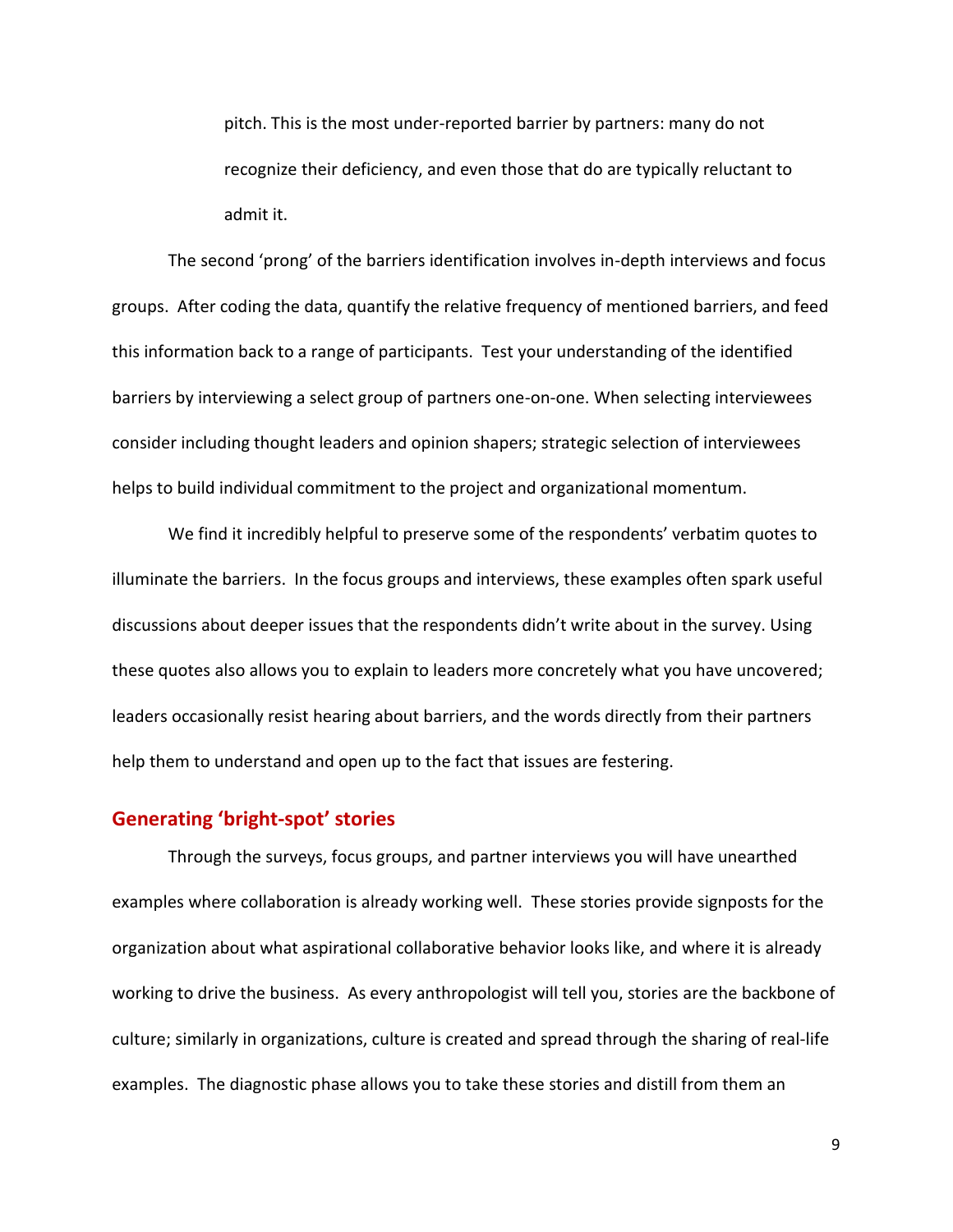understanding of specific collaborative actions people have taken and how they added value. In the end, you will be able to create a catalog of collaborative stories, specific actions that have worked in your organization, along with a set anti-collaborative behaviors to be avoided.

## **Generate a compelling picture of the potential upside**

This step involves two distinct kinds of analyses using (1) financial data and (2) client inputs. The first analysis involves quantifying the 'money on the table' your firm is currently leaving behind by not serving clients with the full range of offerings. The second part requires you to validate your findings based on inputs from a representative set of clients; this step is essential to gaining partners' buy-in to making the necessary changes.

#### **The "Money on the Table" analyses**

Law firm leaders who are intent on implementing a collaboration-based strategy understand that when partners serve clients in a cross-practice or cross-border way, they can win more loyal clients and generate greater profits. But when we run the numbers for their firms, many leaders are surprised by the results.

revenues for each group of clients that are served by the same number of practice groups. In one firm, we saw that revenues were 5.7 times higher for clients served by three practice groups than by a single one. Those clients served by five practice groups



In brief, you must analyze your current client portfolio to determine the average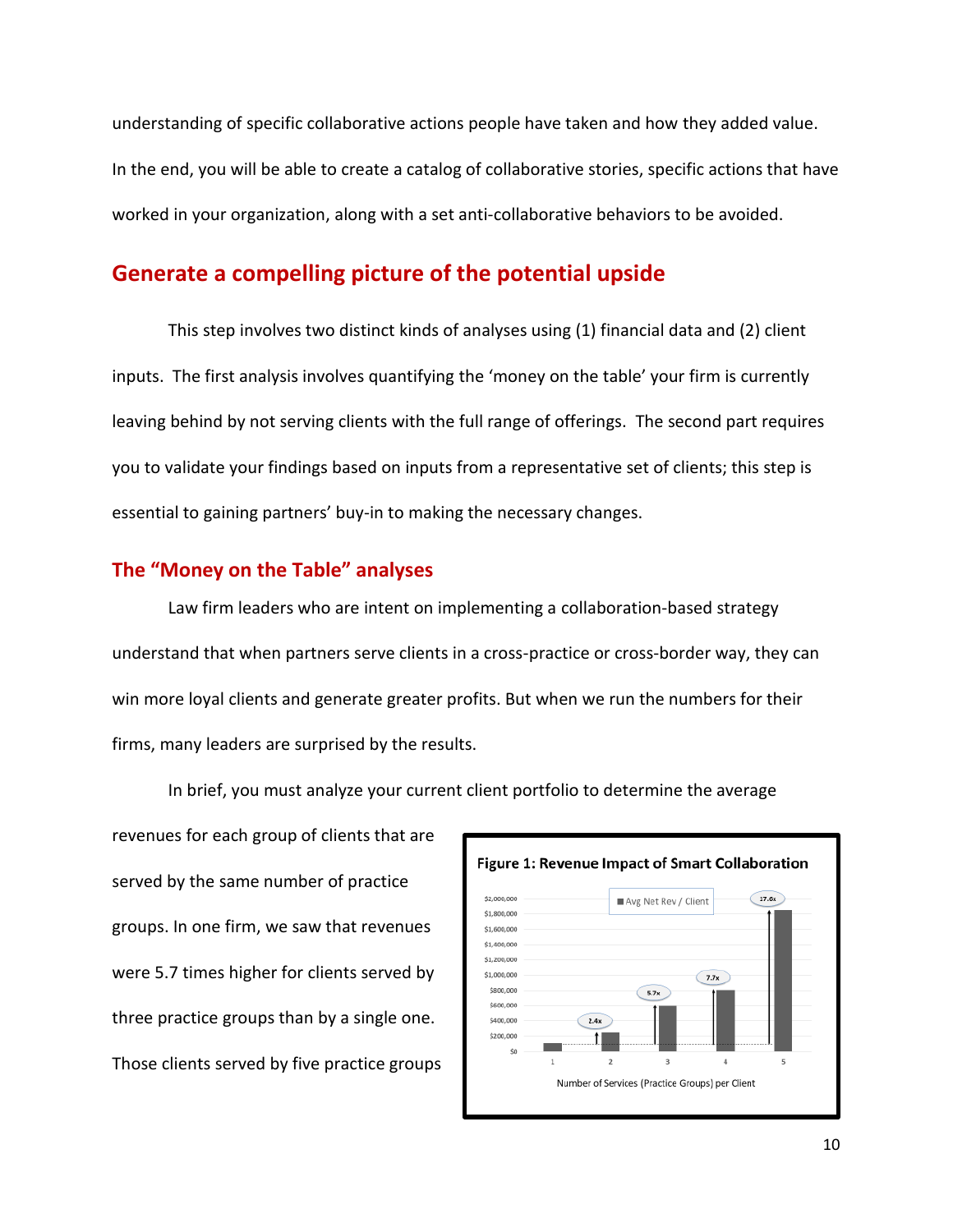generated fees 17.6 times higher than those with just one kind of service. See figure 1.

The next step is to calculate the upside: How much is it worth if you shift just 10 percent of clients in each category to the next-higher category? The numbers along the solid graph line in figure 2 show the number of clients served in each category; the ones in the



circles along the dotted line show the hypothetical new portfolio if 10% of clients in each category moved one step to the right. For this firm, the incremental revenue of this shift would add up to nearly \$43 million. That's an 11 percent increase in the firm's total revenue.  ${}^{\text{ix}}$ 

This figure is typical across the firms we studied that are collaborating well—that is, doing complex work for clients that results in appropriate levels of increased revenue. In general, firms are missing out on an additional 15 percent of overall revenue by not figuring out how to make this shift. When you translate this into a money terms — "We could gain forty million pounds of profit by collaborating better"— it tends to catch partners' attention!

#### **Validating your findings with clients' perspectives**

The second piece of analysis for understanding the upside of collaboration involves targeted client interviews. Engage with a representative sample of key client contacts, ideally general counsel, in order to understand: **What gives my firm a competitive advantage with the client, specifically related to collaboration? Where can we add more value to the client by**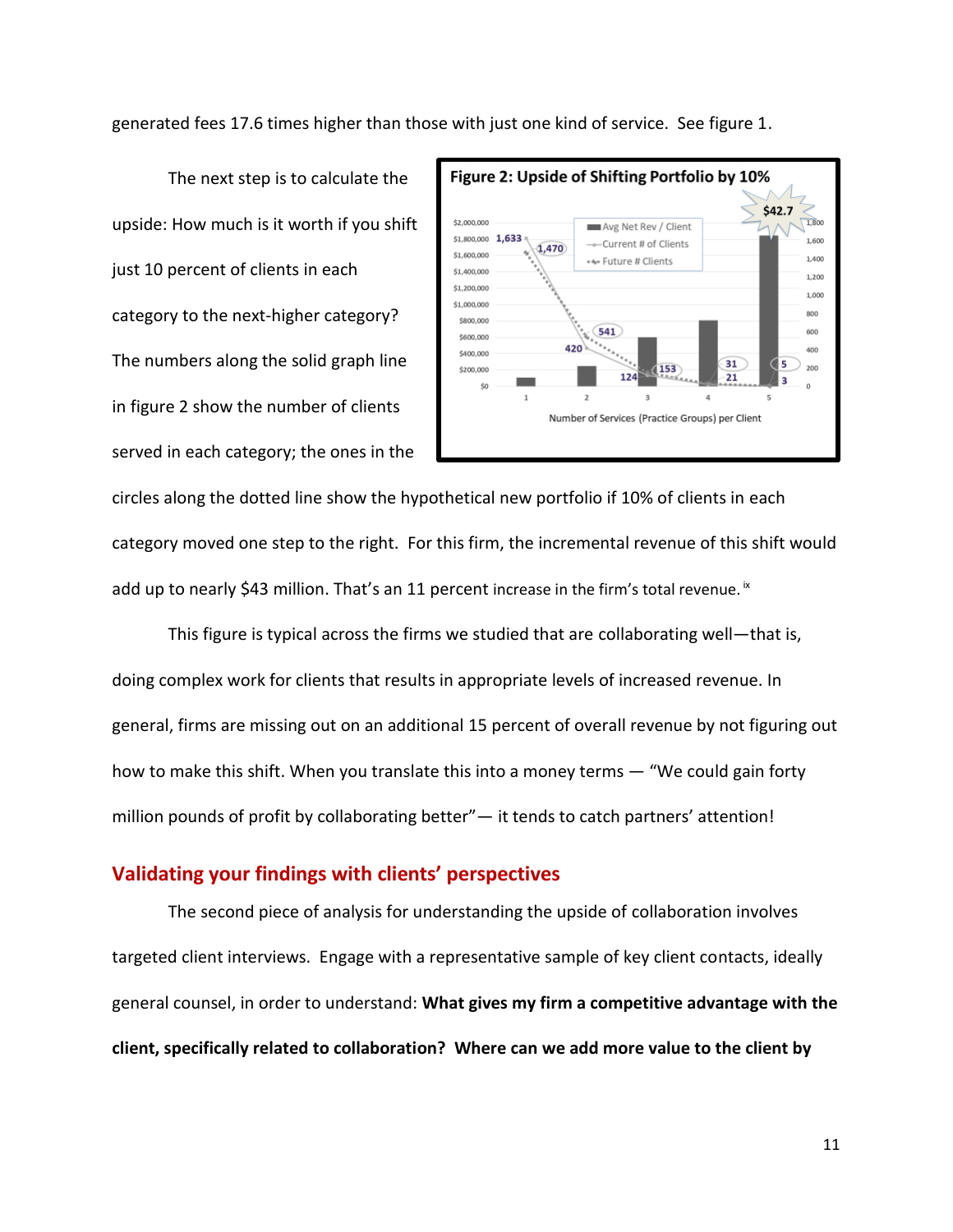**bringing the full breadth of the firm's capabilities?** See the sidebar for our recommended

interview method that unearths deeper insights. $x$ 

It is often tempting to re-purpose interviews that have already been conducted with clients as part of other initiatives, but we advise against this approach: rarely (unfortunately, in our opinion) do typical "voice of client" interviews focus on collaboration. Instead, too many ask about quality with the services provided, rather than enquiring about how clients would *like* to be served, whether additional opportunities exist, and how proactively the partners engage with the client (especially in the

**Critical incident technique for client interviews:** When interviewing clients, merely asking for their general opinions about collaboration is unlikely to reveal deep insights and their answer is almost certainly riddled with biases (recall, confirmation, etc.). Instead, use this systematic, open-ended technique that involves them identifying and analyzing specific situations when they were (or weren't) served in a cross-silo way by your partners, and the particular results. Probing for concrete examples is most fruitful if you can ask them to consider this request ahead of the interview.

"off-deal conversations"—as in, relationship building between active engagements). See Table 1 for a sample of the kinds of themes and quotes that have emerged during these interviews we conducted with clients.

| Table 1:                   |                                                                         |
|----------------------------|-------------------------------------------------------------------------|
| <b>Theme</b>               | <b>Illustrative quote</b>                                               |
| Deeply invested in         | "Understanding us – our business units, our industry, the ecosystem -   |
| understanding the client's | is critical. We are not going to work with a partner who will be asking |
| business                   | questions like who we are, what we do, what is our sector like before   |
|                            | we can get to the real issue. We expect a partner either to have        |
|                            | consulted with his peers and arrive with the accumulated institutional  |
|                            | knowledge the firm overall already has or bring colleagues along to     |
|                            | have a real rich conversation."                                         |
| Integrated global client   | "Dealing with multi-regional transactions, the ability to seamlessly    |
| service capability         | draw on lawyers across countries has significant benefits for us."      |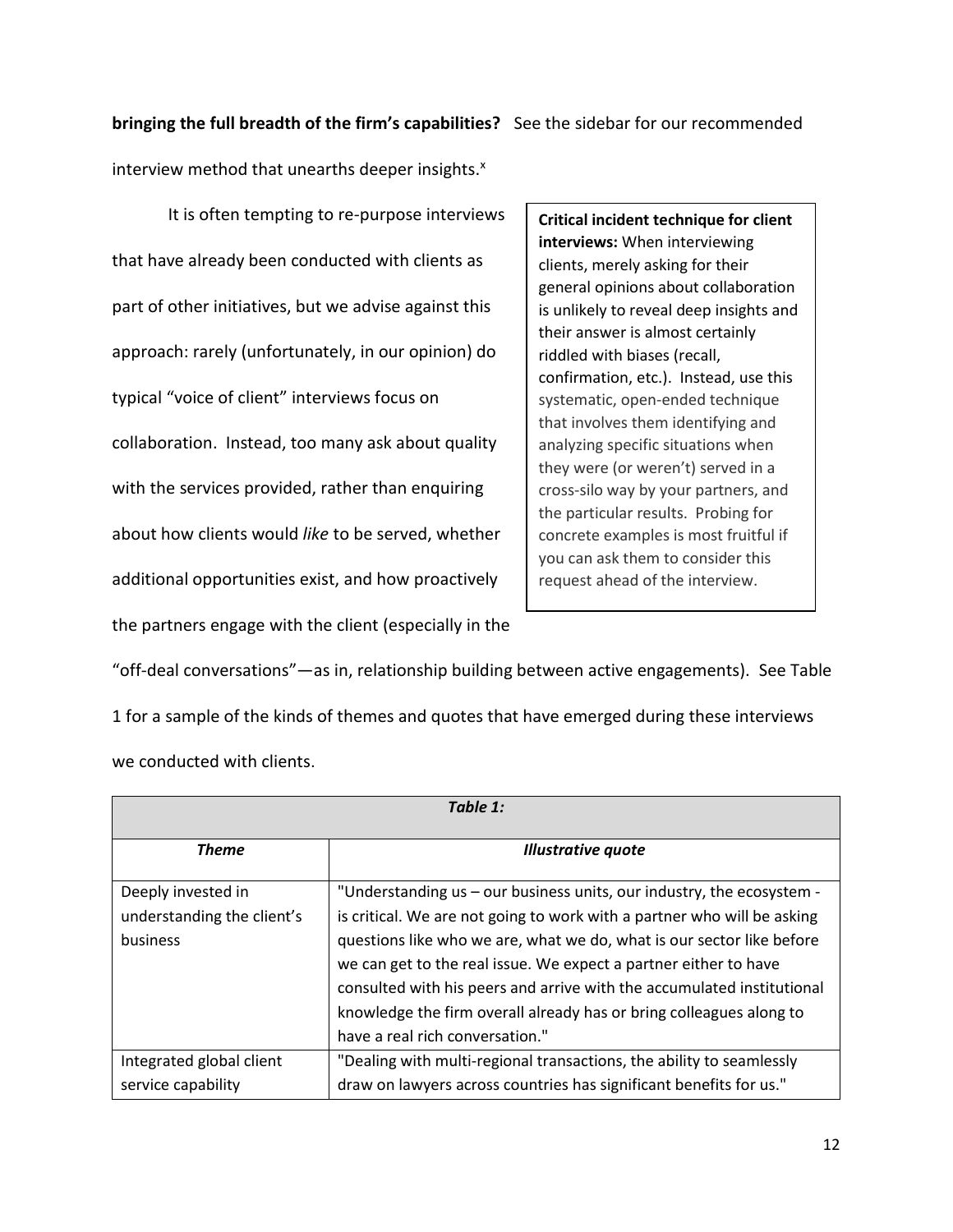| Trust-based, candid          | "I can just be really honest with them and say 'Listen, this is the mood  |
|------------------------------|---------------------------------------------------------------------------|
| relationship with the client | my CEO is in. I am not going to go get my head handed to on a platter     |
|                              | by giving this advice – you have to do it and take this one for me'. And  |
|                              | they do."                                                                 |
| Access to the best subject   | "What makes the difference is when multiple experts from adjacent         |
| matter experts               | disciplines (practice or sectors) are brought in. We greatly benefit from |
|                              | the collective, well-rounded and tailored opinion provided."              |
| Consistent proactivity       | "It is not about calling me to have coffee. It is what we discuss while   |
|                              | having the coffee, and how you appear to be figuring out where I am       |
|                              | going, and then mobilizing your firm and external network that might      |
|                              | offer just the solution I need. Be the 'door opener' for innovative tools |
|                              | and capabilities, fellow partners with relevant and proven track          |
|                              | records, other brilliant minds in the field I can learn from."            |
| Collaborative capacity       | "Having multiple partners working across disciplines on our recent big    |
|                              | case who were comfortable in their skins and were quite happy to          |
|                              | challenge each other and came out with the best advice for us."           |

Beyond providing invaluable insights, these inquiries are appreciated by the client because they signal the law firm's keen desire to serve its client better. Many partners are reluctant to "ask a favor" of their clients, but we find that GCs are typically quite willing to engage in a deep conversation about the topic of collaboration. Understandably, we find that the interviewees are most candid and open when we assure them of anonymity. Remember, this is part of a strategic planning process, not an attempt at business development.

## **Communicating your findings with the firm**

When using the "potential upside" findings to gain firm-wide commitment for a program to advance collaboration, leaders can learn from the work of Professor Daniel Kahneman, for which he won the 2002 Nobel prize in economics.<sup>xi</sup> His prospect theory shows that "losses loom larger than gains". To increase partners' sense of urgency, leaders can frame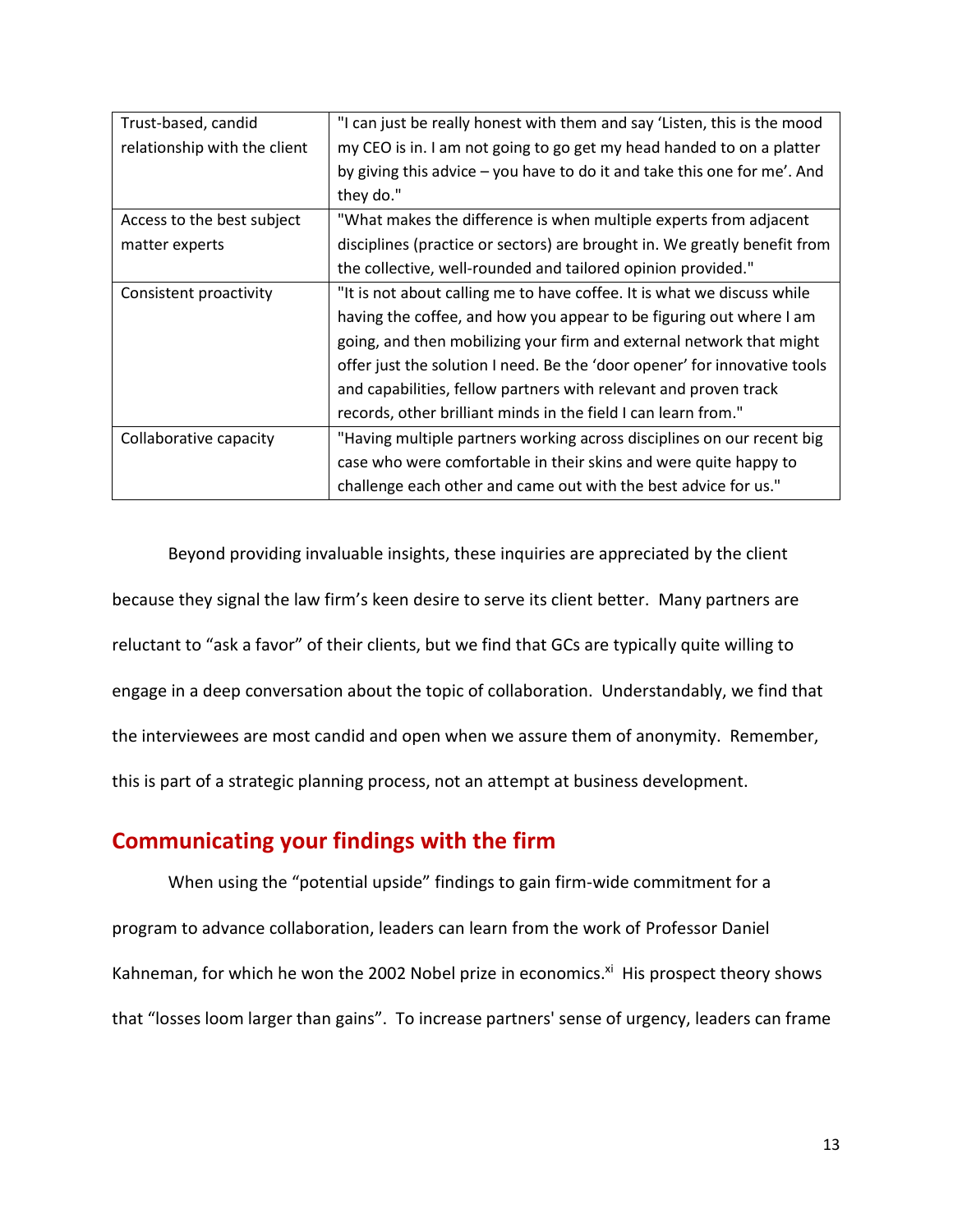the outcome of increased collaboration as avoiding a loss—that is, "money left behind"—rather than revenue gained, which according to prospect theory is less powerful.

The diagnostic analysis can be a powerful tool to generate momentum with the partners for the necessary changes. Ideally leaders will reveal the findings of the diagnostic with the broader partnership, for example, at an off-site retreat. During this event the leadership team also confirms the actions they plan to take and the resources they will devote to making effective collaboration a reality across the firm.

## **Conclusion**

To implement a firm-wide Smart Collaboration strategy, it is essential to understand the organization's starting point: where is collaboration happening today; what are the barriers to increasing collaboration; and what are the bright-spot examples that can be held up to demonstrate of the benefits of collaborating effectively. A diagnostic analysis will help the leadership team create the compelling case for change, drive momentum with the broader organization, and help determine the critical focus areas for the following phases.

In **Part 2** of this series, we show how to equip lawyers (and potentially others in the firm) with the capabilities to turn their natural ways of working into strengths that improve collaboration. We also show how to improve leaders' understanding of their group dynamics so that they are better able to manage, direct, and motivate their teams (such as practice groups or key account teams).

After understanding their collaborative strengths and strategies to deploy them, partners need to direct those skills toward specific client opportunities. In **Part 3**, we discuss tech-enabled ways to analyze, identify and prioritize collaborative growth opportunities, along

14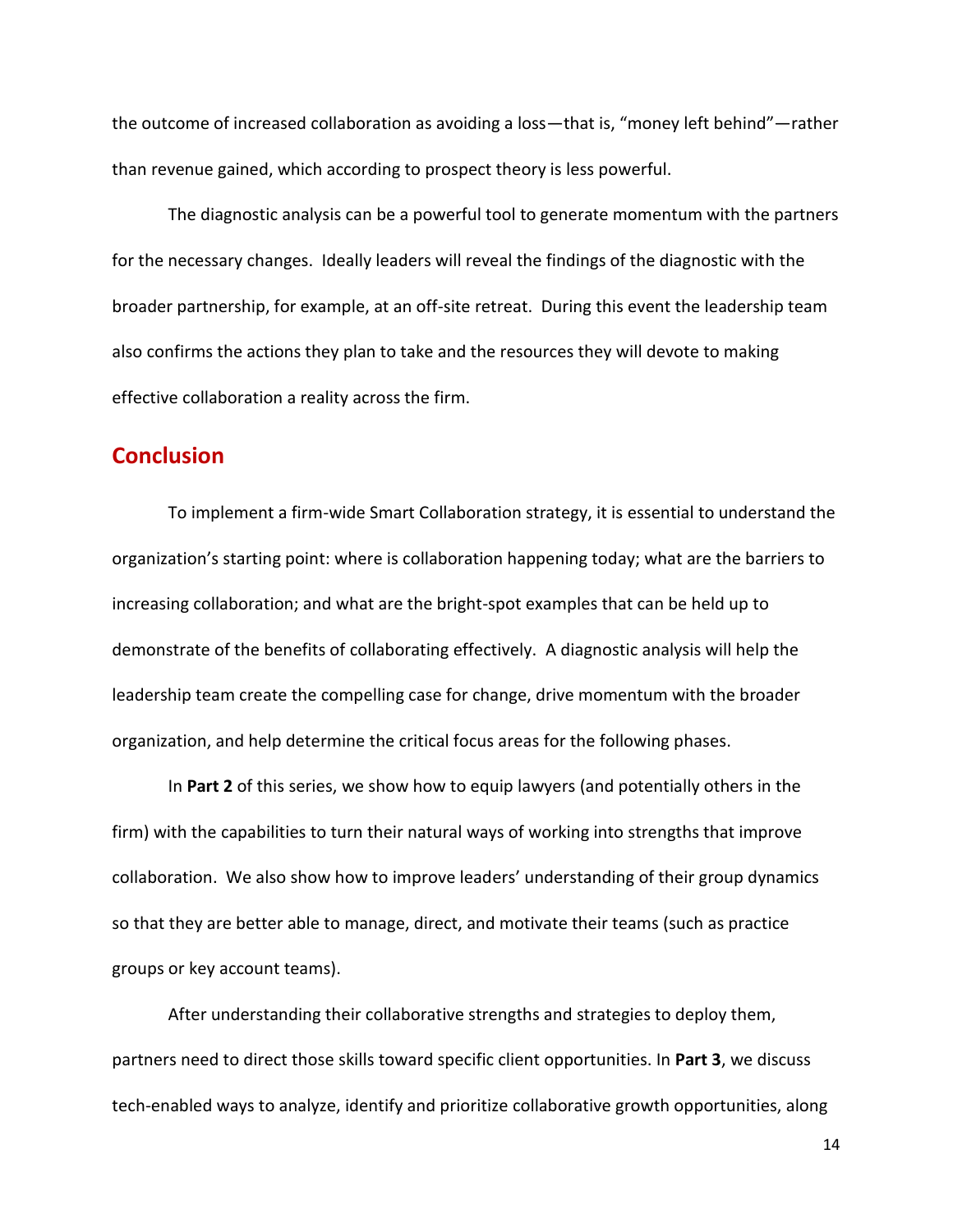with ways to create accountability for execution. Even with the right targets, we know from research that many partners lack the skills and confidence to pursue complex client opportunities which require cross-silo collaboration.

Part 4 of the series outlines seven principles for effective capability development, shows how to calculate the return on investment for programs, and provides a case study on one kind of BD capabilities program that generates 10x ROI.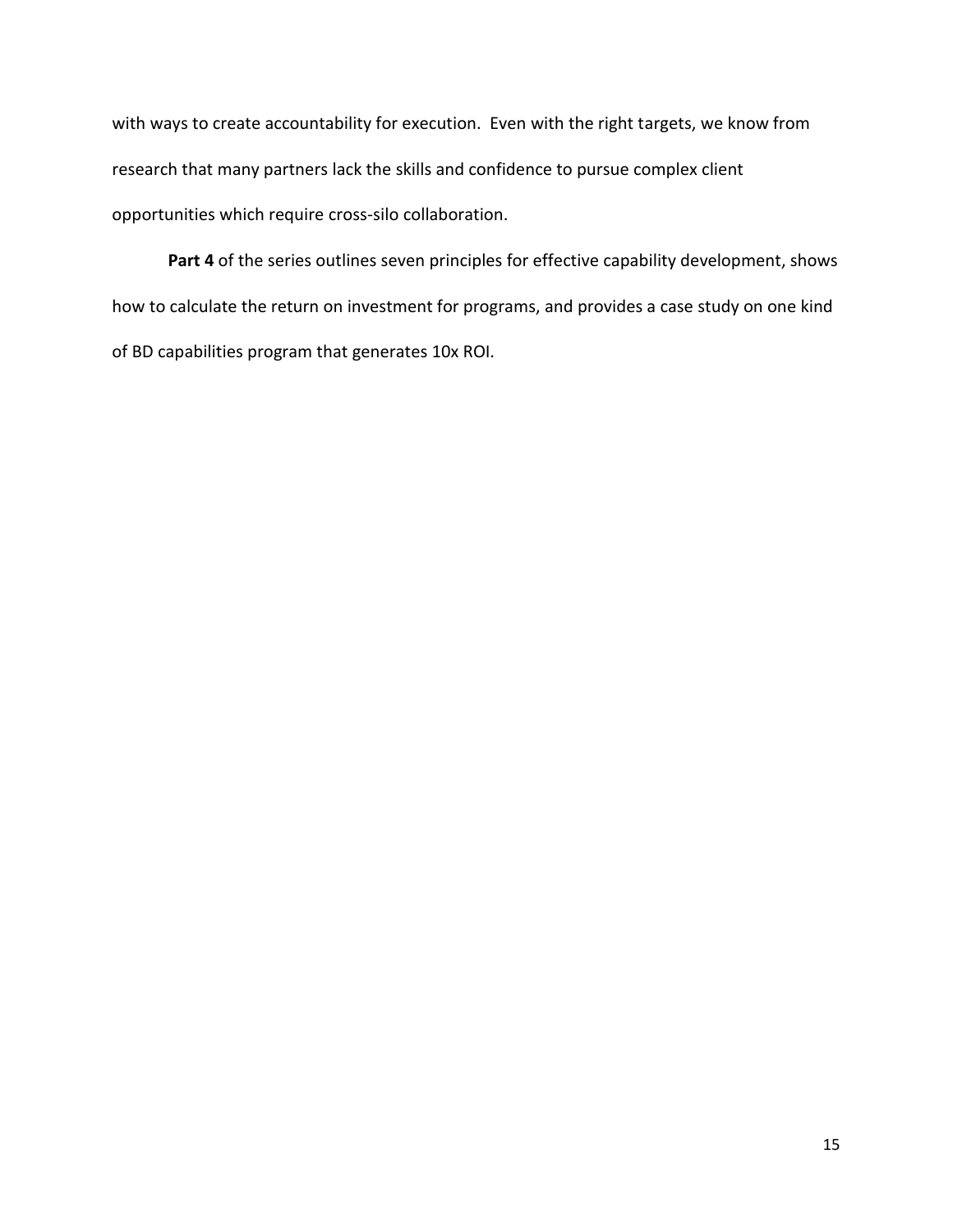## **About the Authors**



Heidi K. Gardner, PhD, is a Distinguished Fellow at Harvard Law School and Faculty Chair in the school's executive programs. Previously she was a professor at Harvard Business School. Dr. Gardner's book *"Smart Collaboration: How Professionals and Their Firms Succeed by Breaking Down Silos"* became a *Washington Post* bestseller. Named by Thinkers50 as a Next Generation Business Guru, Dr. Gardner co-founded the research and advisory firm Gardner & Co.

Dr. Gardner has authored more than seventy books, chapters, case studies, and articles. Her books include *Smart Collaboration for In-House Legal Teams* (2020), *Leadership for Lawyers (*2 nd edition*,* 2019), and *Smart Collaboration for Lateral Hiring* (2018).

Dr. Gardner has lived and worked on four continents, including as a Fulbright Fellow, and for McKinsey & Co. and Procter & Gamble. She earned her BA in Japanese from the University of Pennsylvania, a Masters degree from the London School of Economics, and a second Masters and PhD from London Business School. Dr. Gardner can be reached at [hgardner@law.harvard.edu.](about:blank)



Ivan is a co-founder of Gardner & Co, a research and advisory firm, and an investor/advisor to venture backed technology companies. Ivan has co-authored multiple publications on collaboration and professional service firm strategy.

Previously he was an Executive Vice President at State Street Bank where he led the bank's insurance sector and served as President/Chairman of three of the bank's FinTech subsidiaries. Prior to State Street, Ivan led the Bank of Scotland's small business commercial banking operations for the UK. Earlier in his career Ivan was a consultant with Bain & Co's strategy and private equity groups in

London and Johannesburg. He also led strategy, product, marketing and sales functions at the Walt Disney Company (London and Paris) and Proctor & Gamble.

Ivan holds an MBA and MA in International Studies from the Wharton School of Business/ Lauder Institute, and a BA in International Relations from the University of Pennsylvania.

Mr. Matviak can be reached on *ivan@gardnerandco.co*